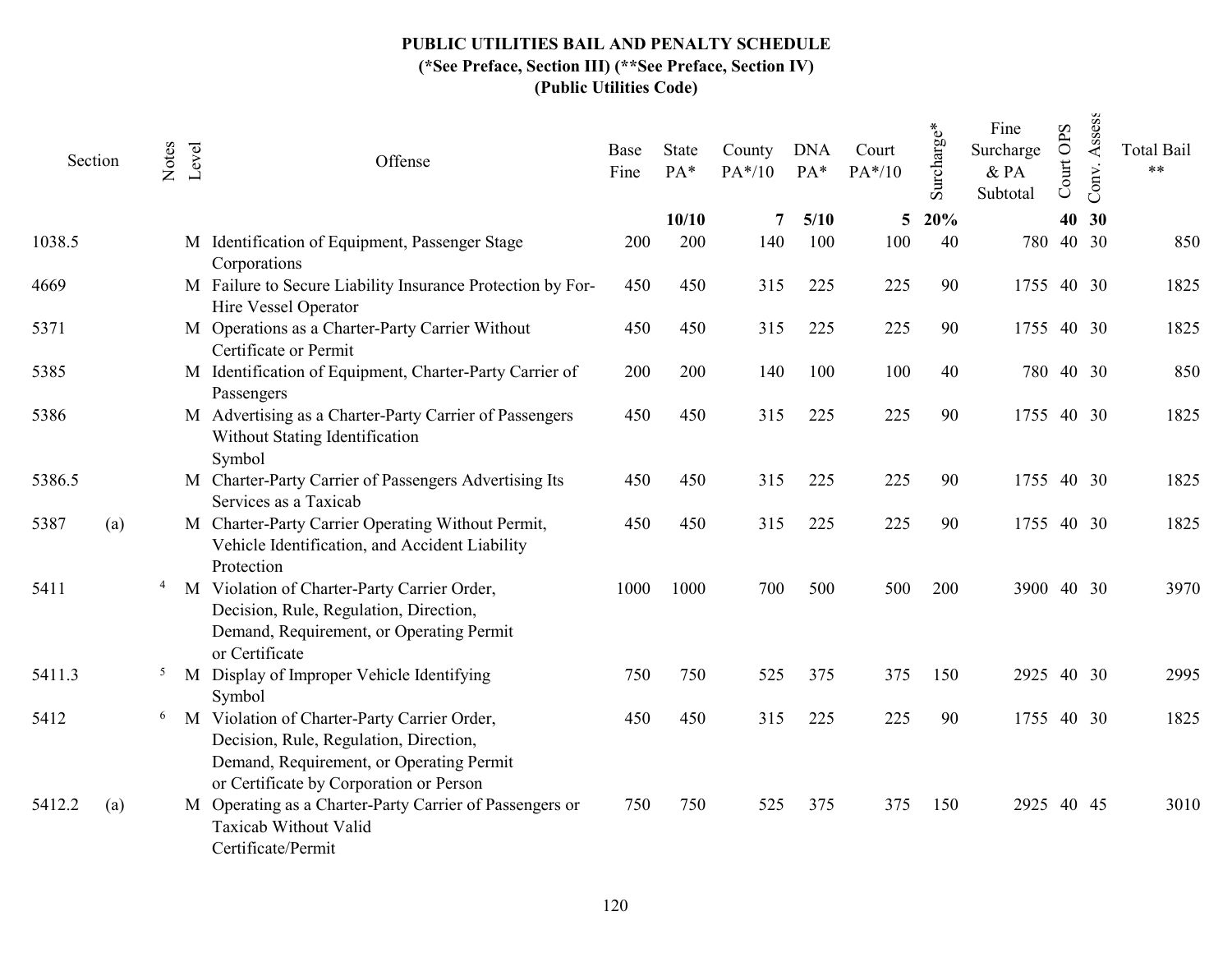## PUBLIC UTILITIES BAIL AND PENALTY SCHEDULE (\*See Preface, Section III) (\*\*See Preface, Section IV) (Public Utilities Code)

|              | Section                 | Notes       | Level          | Offense                                                                                         | Base<br>Fine | <b>State</b><br>PA* | County<br>$PA*/10$ | <b>DNA</b><br>$PA*$ | Court<br>$PA*/10$ | Surcharge*     | Fine<br>Surcharge<br>& PA<br>Subtotal | Court OPS | Assess<br>Conv. | <b>Total Bail</b><br>$**$ |
|--------------|-------------------------|-------------|----------------|-------------------------------------------------------------------------------------------------|--------------|---------------------|--------------------|---------------------|-------------------|----------------|---------------------------------------|-----------|-----------------|---------------------------|
|              |                         |             |                |                                                                                                 |              | 10/10               |                    | 5/10                | 5                 | 20%            |                                       |           | 40 30           |                           |
| 5414.5       |                         |             |                | M Advertising as a Charter-Party Carrier of Passengers<br>Without Certificate or Permit         | 450          | 450                 | 315                | 225                 | 225               | 90             | 1755                                  |           | 40 46           | 1841                      |
| 5513         | (a)                     |             |                | M Failure to Secure Required Liability Insurance<br>Protection by Hot Air Balloon Operator      | 450          | 450                 | 315                | 225                 | 225               | 90             | 1755                                  |           | 40 47           | 1842                      |
| 5513         | (b)                     |             |                | M Operating as a Hot Air Balloon Operator Without a<br>Local Permit When Required               | 1000         | 1000                | 700                | 500                 | 500               | 200            | 3900                                  |           | 40 48           | 3988                      |
| 99170        | (a)(1)                  |             | $\blacksquare$ | Operation of or Interference with a Transit District's<br>Vehicles                              | 35           | 40                  | 28                 | 20                  | 20                | $\overline{7}$ | 150                                   |           | 40 35           | 225                       |
| 99170        | $(a)(2)$ <sup>7</sup>   |             | - 1            | Interference with Transit Operator                                                              | 35           | 40                  | 28                 | 20                  | 20                | $\overline{7}$ | 150                                   |           | 40 35           | 225                       |
| 99170        | $(a)(3)$ <sup>7</sup>   |             |                | Extending Body from Transit District's Vehicles                                                 | 35           | 40                  | 28                 | 20                  | 20                | $\tau$         | 150                                   |           | 40 35           | 225                       |
| 99170        | $(a)(4)$ <sup>7</sup>   |             |                | Throwing Objects from Transit District's Vehicle                                                | 35           | 40                  | 28                 | 20                  | 20                | $\tau$         | 150                                   |           | 40 35           | 225                       |
| 99170        | $(a)(5)$ <sup>7</sup>   |             |                | Behavior Causing Injury to Person or Property                                                   | 35           | 40                  | 28                 | 20                  | 20                | $\tau$         | 150                                   |           | 40 35           | 225                       |
| 99170        | $(a)(6)$ <sup>7</sup>   |             | - I            | Violating Safety or Security Instruction                                                        | 35           | 40                  | 28                 | 20                  | 20                | $\tau$         | 150                                   |           | 40 35           | 225                       |
| 99170        | $(a)(7)$ <sup>7</sup> I |             |                | Providing False Information to Transit District<br>Employee or Obstructing Issuance of Citation | 35           | 40                  | 28                 | 20                  | 20                | $\tau$         | 150                                   |           | 40 35           | 225                       |
| 99170        | (a)(8)                  | $7 \quad I$ |                | Violating Rules Regarding Boarding Transit Vehicles<br>with Bicycles                            | 35           | 40                  | 28                 | 20                  | 20                | $\overline{7}$ | 150                                   |           | 40 35           | 225                       |
| <b>Notes</b> |                         |             |                |                                                                                                 |              |                     |                    |                     |                   |                |                                       |           |                 |                           |
|              |                         |             |                | <sup>1</sup> Per PU 5311(b): "  fine of not more than \$10,000  ."                              |              |                     |                    |                     |                   |                |                                       |           |                 |                           |
|              |                         |             |                | <sup>2</sup> Per PU 5311(a): "  fine of not more than \$2,500 ."                                |              |                     |                    |                     |                   |                |                                       |           |                 |                           |
|              |                         |             |                | <sup>3</sup> Per PU 5311(a): "for a willful violation  fine of not more than \$10,000  ."       |              |                     |                    |                     |                   |                |                                       |           |                 |                           |
|              |                         |             |                | <sup>4</sup> Per PU 5411: " fine of not less than \$1,000 and not more than \$5,000 "           |              |                     |                    |                     |                   |                |                                       |           |                 |                           |
|              |                         |             |                | <sup>5</sup> Per PU 5411.3: " fine of not more than \$2,500  ."                                 |              |                     |                    |                     |                   |                |                                       |           |                 |                           |
|              |                         |             |                | $6$ Per PU 5412: " fine of not more than \$2,000  ."                                            |              |                     |                    |                     |                   |                |                                       |           |                 |                           |